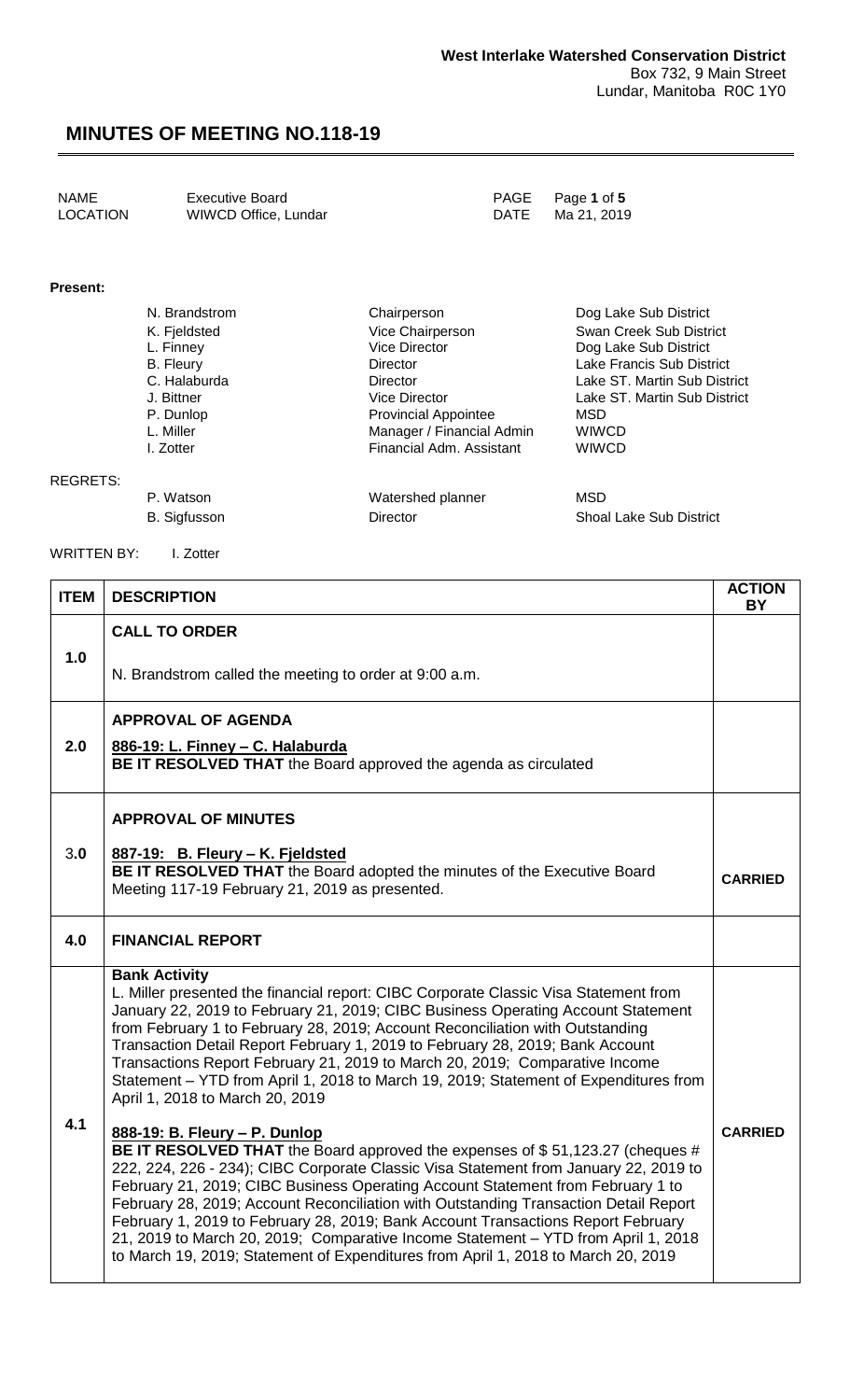| <b>NAME</b><br><b>LOCATION</b> |                              | <b>Executive Board</b><br>WIWCD Office, Lundar                                                                                                                                                                                                                                                                                                                                                                                                                                                                                                                                                                                                                    | PAGE<br>DATE | Page 2 of 5<br>Ma 21, 2019 |                |
|--------------------------------|------------------------------|-------------------------------------------------------------------------------------------------------------------------------------------------------------------------------------------------------------------------------------------------------------------------------------------------------------------------------------------------------------------------------------------------------------------------------------------------------------------------------------------------------------------------------------------------------------------------------------------------------------------------------------------------------------------|--------------|----------------------------|----------------|
| 5.0                            |                              | <b>SUB DISTRICT RECOMMENDATIONS</b><br>All Member Meeting will take place at Camper Community Hall on April 26, 2019 at 7:30<br>p.m. Notification was sent to all members.                                                                                                                                                                                                                                                                                                                                                                                                                                                                                        |              |                            |                |
| 6.0                            | <b>OLD BUSINESS</b>          |                                                                                                                                                                                                                                                                                                                                                                                                                                                                                                                                                                                                                                                                   |              |                            |                |
| 6.1                            |                              | <b>Integrated Watershed Management plan (IWMP)</b><br>Next PMT meeting to be announced.                                                                                                                                                                                                                                                                                                                                                                                                                                                                                                                                                                           |              |                            |                |
| 6.2                            |                              | <b>Winter Watering System Applications</b><br>C. Kopec approached the Board with delegation. He disputed the Board's decision to<br>decline the funding for his previously submitted application, as the system was installed<br>at location which was different from the approved one. The Board discussed the<br>presented explanation and decided that since the project had been moved to a different<br>location, the conditions were not met by the applicant. The Board made<br>recommendations to explore a different source of funding.<br>New applications were submitted. The Board will discuss this subject at the next<br><b>Executive Meeting.</b> |              |                            |                |
| 6.3                            | <b>Hatchery Drain</b>        | Due to a large amount of snow received throughout December - January, the installation<br>of spawning shoals at Swan Creek Drain in February of 2019 will be not feasible. The<br>WIWCD requested to extend FES 16-009 Lake Francis Fishery and Fish Habitat<br>Enhancement Project until June 30, 2019, to eliminate expenses related to snow<br>removal. Reply has been received, permission to extend the project has been granted.                                                                                                                                                                                                                            |              |                            |                |
| 6.4                            | <b>Policy</b><br>Section 1.2 | The Board presented with WIWCD Manual Policy Section 1.1 and Section 1.2 as per<br>Board's suggestions.<br>The Board reviewed these Sections.<br>889-19: P. Dunlop - B. Fleury<br>BE IT RESOLVED THAT the Board approved WIWCD Manual Policy Section 1.1 and                                                                                                                                                                                                                                                                                                                                                                                                      |              |                            | <b>CARRIED</b> |
| 6.5                            |                              | <b>WIWCD Proposed Boundaries</b><br>The Proposal for the West Interlake Watershed District and the request to pass a<br>resolution indicating its approval sent to all municipalities. The due date to submit a<br>resolution is March 31, 2019. To date, two municipalities (the RM of West Interlake and<br>the RM of Armstrong) have submitted their resolutions.                                                                                                                                                                                                                                                                                              |              |                            |                |
| 6.6                            | <b>Green Kids</b>            | Green Kids Inc presented Watershed Workshop at six schools. Two schools declined<br>presentations. Woodlands and Inwood schools presentations have not been scheduled<br>yet. Staff to contact schools to collect a feedback on the workshop.                                                                                                                                                                                                                                                                                                                                                                                                                     |              |                            |                |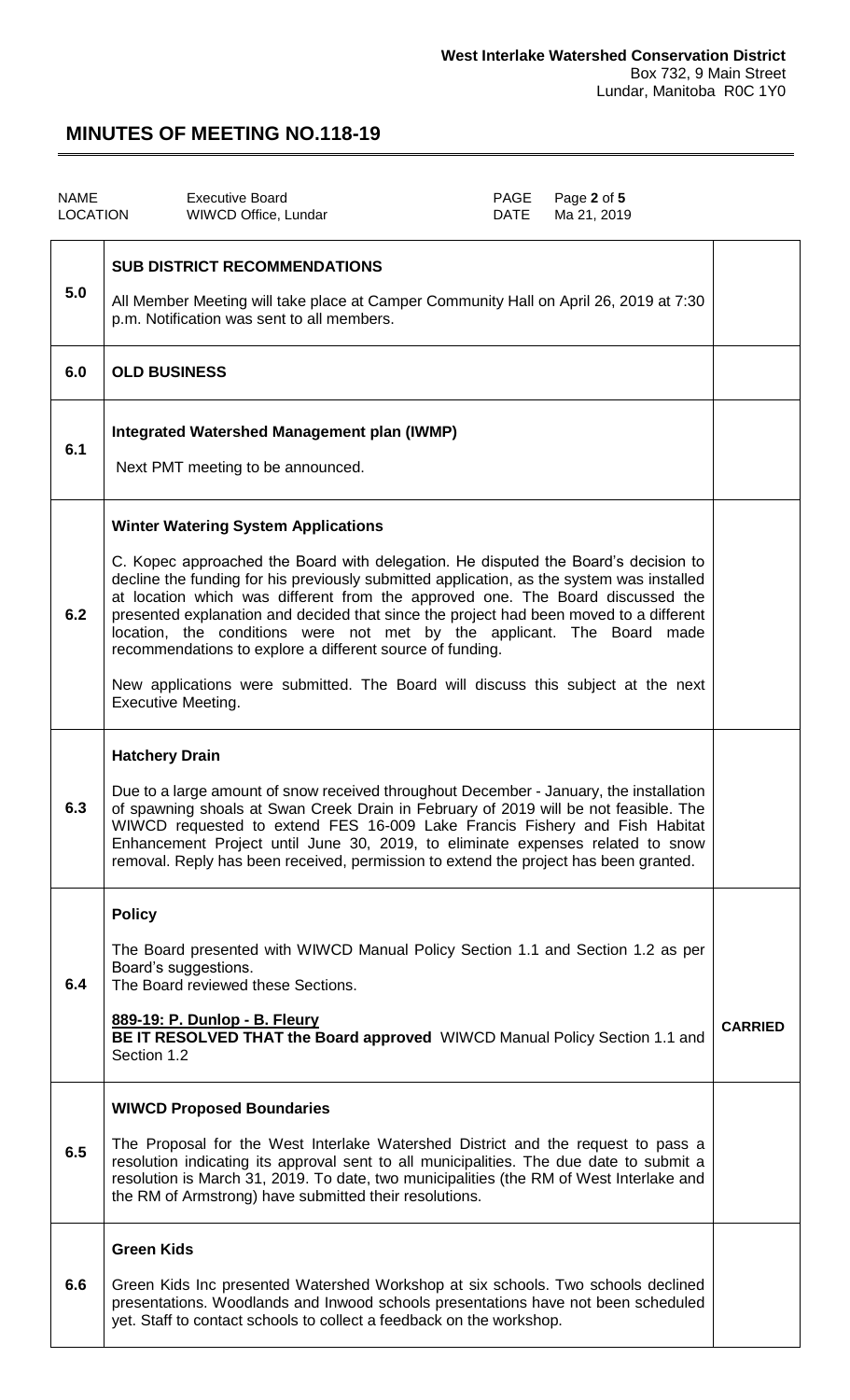| <b>NAME</b><br><b>LOCATION</b> | <b>Executive Board</b><br>WIWCD Office, Lundar                                                                                                                                                                                                                                                                                                                                                                                                                                                                                                                                                                                                                                                                | PAGE<br><b>DATE</b> | Page 3 of 5<br>Ma 21, 2019 |                |
|--------------------------------|---------------------------------------------------------------------------------------------------------------------------------------------------------------------------------------------------------------------------------------------------------------------------------------------------------------------------------------------------------------------------------------------------------------------------------------------------------------------------------------------------------------------------------------------------------------------------------------------------------------------------------------------------------------------------------------------------------------|---------------------|----------------------------|----------------|
| 6.7<br>6.8                     | <b>Bank</b><br>To make a confident choice between two financial institutions: CIBC or Noventis, the<br>Board would like to see a Proposal from the Noventis Credit Union, to be able to analyze<br>offered services and to make the most beneficial decision on the behalf of WIWCD.<br>Request for the Proposal to the Noventis Credit Union has been sent. Proposal has not<br>been received at this time.<br><b>Conservation Trust Fund</b><br>The Application for the Building Resilience and Improving Lake Manitoba Watershed has<br>been submitted.<br>The WIWCD withdrew the Letter of Intent for the Siglunes Creek wetland restoration and<br>enhancement Project.                                  |                     |                            |                |
|                                | Workshop related to Conservation Trust Funding will take place on May 7, 2019 in<br>Brandon. L. Miller and I. Zotter authorized to attend the Workshop.                                                                                                                                                                                                                                                                                                                                                                                                                                                                                                                                                       |                     |                            |                |
| 6.9                            | 2019-2020 Interim Budget<br>The Board reviewed 2019-2020 Interim Budget.<br>The Board instructed staff to place an advertisement for the Summer Position in the local<br>newspaper for two weeks and place posters on billboards in all municipalities.                                                                                                                                                                                                                                                                                                                                                                                                                                                       |                     |                            |                |
| 6.10                           | <b>Bull Sale Calendar</b><br>The Board discussed advertisement in Bull Sale Calendar. Recommendation to<br>Southwest Interlake IWMP project management team (PMT) was made to utilise this<br>opportunity and to promote IWMP on the calendar page and to order two hundred (200)<br>extra copies of the Bull Sale Calendar for the distribution in partners municipalities. If the<br>recommendation by PMT is not adopted, Neil Brandstrom will attend the event and will<br>purchase a page on behalf of the WIWCD.<br>890-19: L. Finney - K. Fjeldsted<br>BE IT RESOLVED THAT the Board approved to authorize N. Brandstrom to purchase<br>a page in the Bull Sale Calendar for the price up to \$1000.00 |                     |                            | <b>CARRIED</b> |
| 6.11                           | <b>Water Testing</b><br>L. Miller contacted environmental Officer and invited to attend the Executive Meeting with<br>a presentation. Due to a time schedule, the Officer will try to attend next Executive<br>Meeting on April 18, 2019.<br>The Board addressed possibility to expand Programming by offering Soil Test Subsidy<br>Rebate in 2020-2021 fiscal year.                                                                                                                                                                                                                                                                                                                                          |                     |                            |                |
| 7.0                            | <b>NEW BUSINESS</b>                                                                                                                                                                                                                                                                                                                                                                                                                                                                                                                                                                                                                                                                                           |                     |                            |                |
| 7.1                            | <b>Watering System Presentation at Lundar Fair</b><br>The Board discussed ways to promote Off Site Watering System. It was suggested to<br>display the system by Grand Stand during Lundar Fair Days and schedule demonstration<br>days at different locations throughout the summer. Staff to contact the supplier to arrange<br>possible demonstrations.                                                                                                                                                                                                                                                                                                                                                    |                     |                            |                |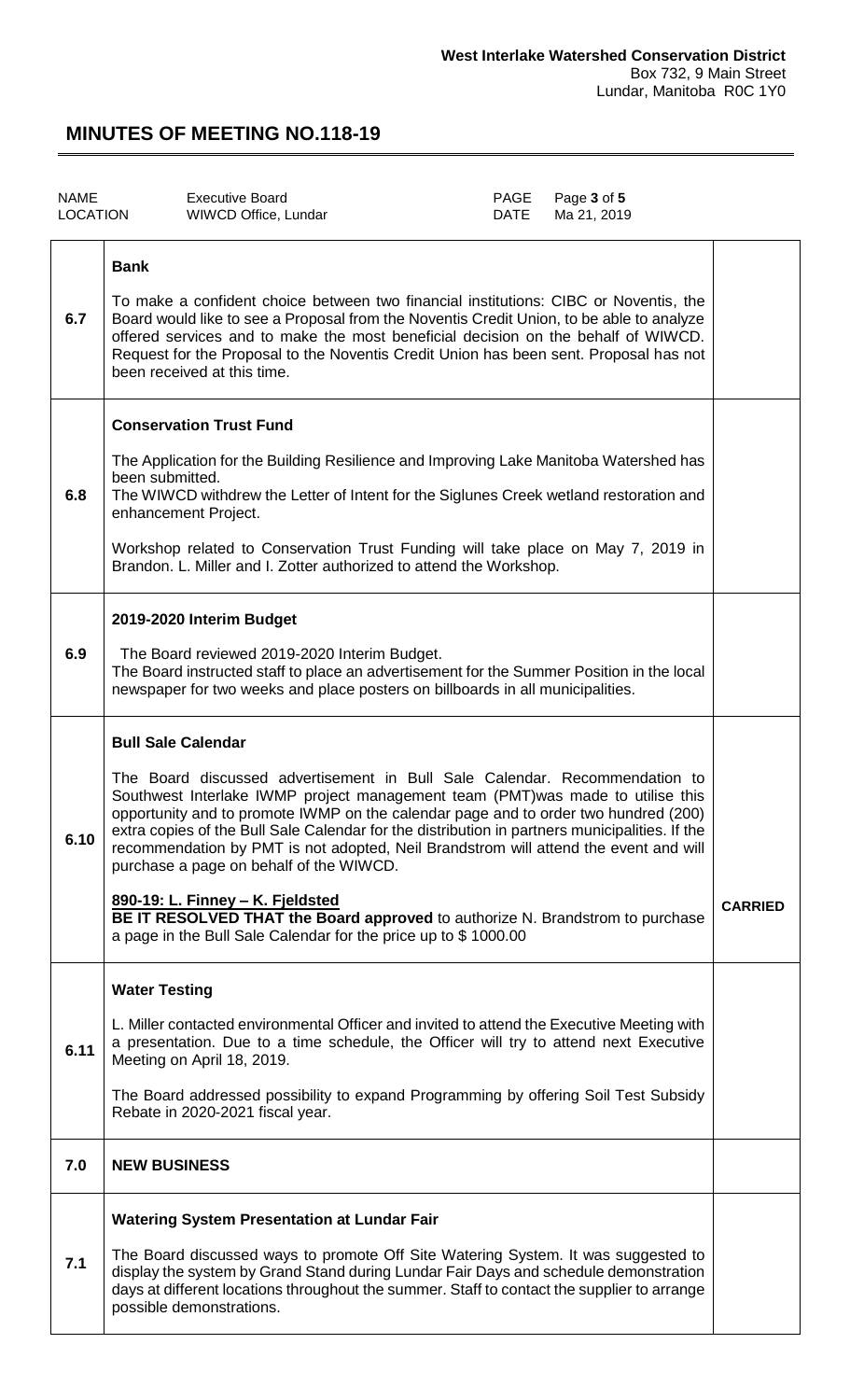| NAME     | <b>Executive Board</b> |
|----------|------------------------|
| LOCATION | WIWCD Office, Lundar   |

**PAGE** Page **4** of **5**<br>DATE Ma 21, 2019 Ma 21, 2019

| 8.0  | <b>REPORTS</b>                                                                                                                                                                                                                     |                |
|------|------------------------------------------------------------------------------------------------------------------------------------------------------------------------------------------------------------------------------------|----------------|
| 8.1  | Chairperson                                                                                                                                                                                                                        |                |
|      | Chairperson verbally updated the Board on his activities.                                                                                                                                                                          |                |
|      | <b>MCDA Rep Report</b>                                                                                                                                                                                                             |                |
| 8.2  | P. Dunlop, MCDA representative, verbally updated the Board on the activities of the<br>MCDA.                                                                                                                                       |                |
| 8.3  | <b>Manager Report</b>                                                                                                                                                                                                              |                |
|      | Manager verbally reported to the Board on current activities of the WIWCD                                                                                                                                                          |                |
| 9.0  | <b>IN CAMERA DISCUSSION</b><br>N/A                                                                                                                                                                                                 |                |
|      | <b>CORRESPONDENCE</b>                                                                                                                                                                                                              |                |
|      | > Information pertaining "Sustainability of Canadian Agriculture: 2019 Holos<br>Workshop & Webinar". Attended by staff;                                                                                                            |                |
|      | > Information pertaining to upcoming webinar on March 27, 2019: "LiDAR<br>Guidelines Version 2.0". L. Miller will attend webinar;                                                                                                  |                |
| 10.0 | > Information pertaining upcoming workshop on May 7, 2019: "Conservation Trust<br>Conservation District Workshop". Staff will attend the workshop;<br>$\triangleright$ Email from R. Frey to CD managers and MCDA representatives; |                |
|      | $\triangleright$ ARBI conference report;<br>> Invitation to IMCD Annual Banquet on April 5, 2019;                                                                                                                                  |                |
|      | Information pertaining to upcoming ManSEA conference on April 10, 2019:<br>➤<br>"Sustainable Energy on the Farm and Home".                                                                                                         |                |
|      | The flyer pertaining "The Manitoba Farm Industry Board and The Farm Practices<br>Protection Act".                                                                                                                                  |                |
|      | <b>NEXT MEETING:</b><br>April 18, 2019                                                                                                                                                                                             |                |
| 11.0 | $9:00$ A.M.<br><b>WIWCD Office, Lundar</b>                                                                                                                                                                                         |                |
|      | <b>ADJOURNMENT</b><br>891-19: P. Dunlop - C. Halaburda                                                                                                                                                                             |                |
| 12.0 | BE IT RESOLVED THAT we adjourn at 12:00 p.m.                                                                                                                                                                                       | <b>CARRIED</b> |
|      | These minutes are the writer's best interpretation of discussions held during the<br>meeting. Please inform the writer of any noteworthy omissions or errors                                                                       |                |
|      |                                                                                                                                                                                                                                    |                |
|      |                                                                                                                                                                                                                                    |                |
|      |                                                                                                                                                                                                                                    |                |
|      | <b>Neil Brandstrom, Chairperson</b>                                                                                                                                                                                                |                |
|      | <b>WIWCD</b>                                                                                                                                                                                                                       |                |
|      |                                                                                                                                                                                                                                    |                |